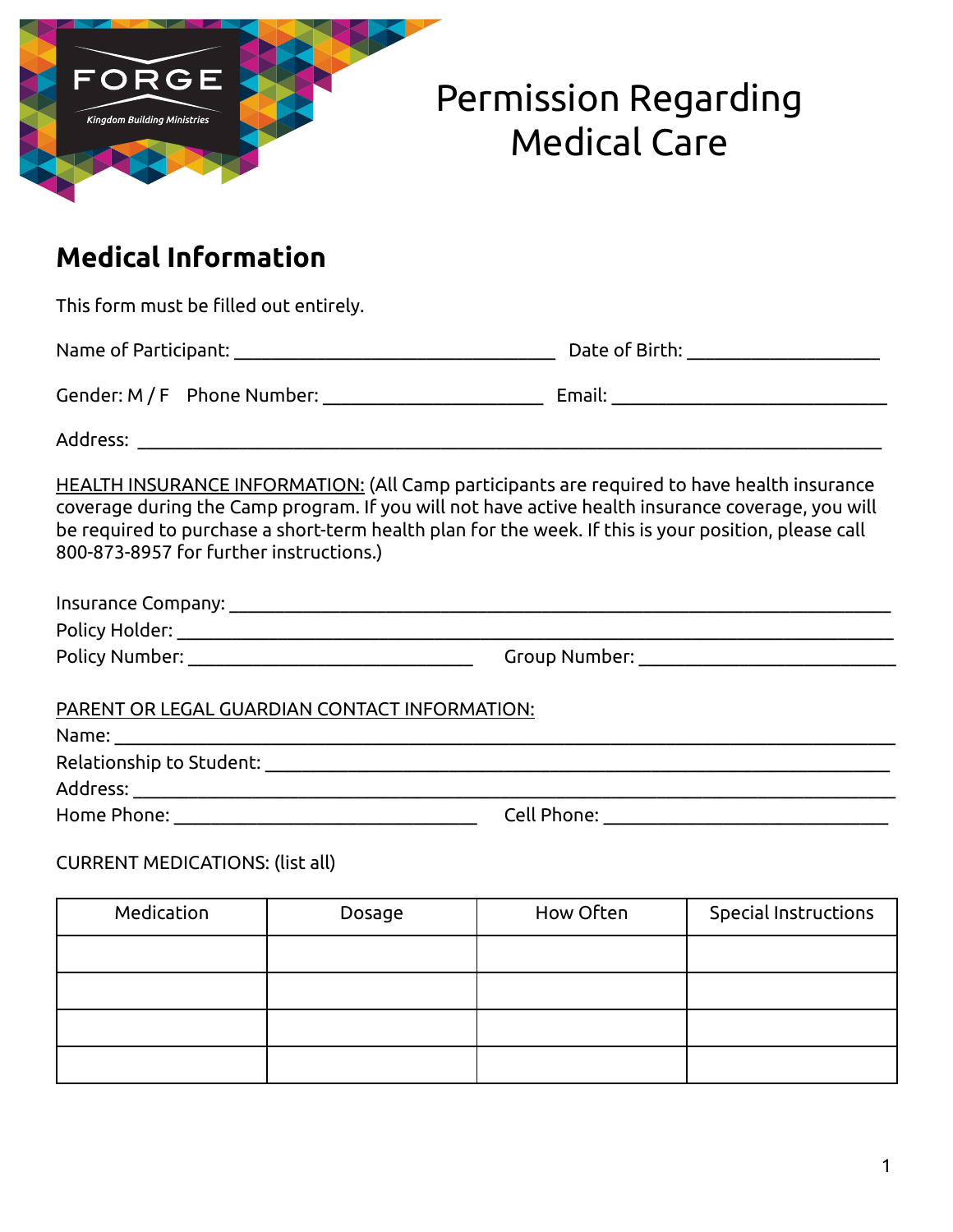

<u>IMMUNIZATION HISTORY:</u> (List all immunizations you have received and the dates administered, or<br>you can attach your immunization record to this form.)

| PERSONAL PHYSICIAN CONTACT INFORMATION:                                                             |
|-----------------------------------------------------------------------------------------------------|
|                                                                                                     |
|                                                                                                     |
|                                                                                                     |
|                                                                                                     |
| MEDICAL CONDITIONS: (check any that apply)                                                          |
| ___ Asthma   ___ Convulsions/seizures   ___ Bleeding Disorder       ___ Heart trouble               |
| __ Diabetes __ Nervous condition __ Fainting spells                                                 |
| __ Hernia ___ Menstrual problems ___ Stomach Issues                                                 |
|                                                                                                     |
|                                                                                                     |
| List any condition that may require special care, diet, medications: with any condition that was no |
| List any allergies to medications, foods, plants, animals, or insect toxins (Include reaction):     |